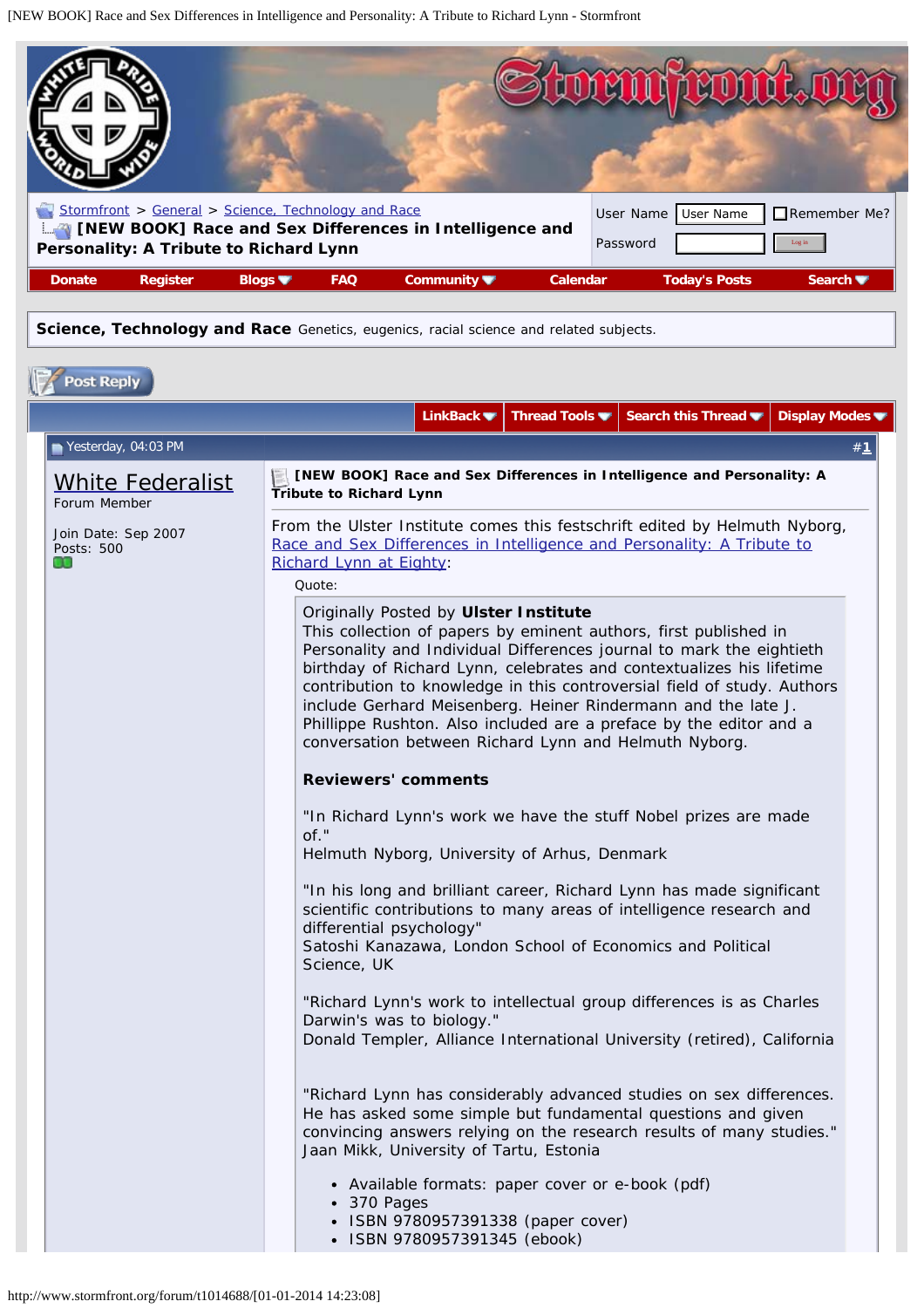<span id="page-1-0"></span>

**«** [Does this picture show the 'ghost' of a universe that existed before the Big Bang?](http://www.stormfront.org/forum/t894022/) | [Scientific evidence for the origins of life](http://www.stormfront.org/forum/t863097/) [thread](http://www.stormfront.org/forum/t863097/) **»**

| <b>Posting Rules</b>                                                                                                                     |  |
|------------------------------------------------------------------------------------------------------------------------------------------|--|
| You may not post new threads<br>You may not post replies<br>You may not post attachments<br>You may not edit your posts<br>BB code is On |  |
| Smilies are On                                                                                                                           |  |
| <b>IMGI</b> code is <b>On</b>                                                                                                            |  |
| HTML code is <b>Off</b>                                                                                                                  |  |
| Trackbacks are On                                                                                                                        |  |
| Pingbacks are On                                                                                                                         |  |
| Refbacks are On                                                                                                                          |  |
|                                                                                                                                          |  |

[Forum Rules](http://www.stormfront.org/forum/misc.php?do=showrules)

| <b>Similar Threads</b><br>O)                                                                                          |                       |                              |                |                            |
|-----------------------------------------------------------------------------------------------------------------------|-----------------------|------------------------------|----------------|----------------------------|
| <b>Thread</b>                                                                                                         | <b>Thread Starter</b> | <b>Forum</b>                 | <b>Replies</b> | <b>Last Post</b>           |
| Dr. Richard Lynn: Eugenics, Dysgenics,<br>Democracy vs Oligarchy, the White Race,<br>the Oriental Race -- the Future. | Tenniel               | Politics & Continuing Crises | 3              | 02-23-2013 03:11<br>AM     |
| <b>[NEW BOOK] Intelligence: A Unifying</b><br>Construct for the Social Sciences by<br>Richard Lynn & Tatu Vanhanen    | White Federalist      | Newslinks & Articles         |                | 09-24-2012 06:37<br>AM     |
| Race Differences In Morality - Is It More<br>Important Then Differences In<br>Intelligence?                           | <b>MalcolmCanmore</b> | Science, Technology and Race | 14             | $05-16-2012$ $02:49$<br>AM |
|                                                                                                                       |                       |                              |                |                            |